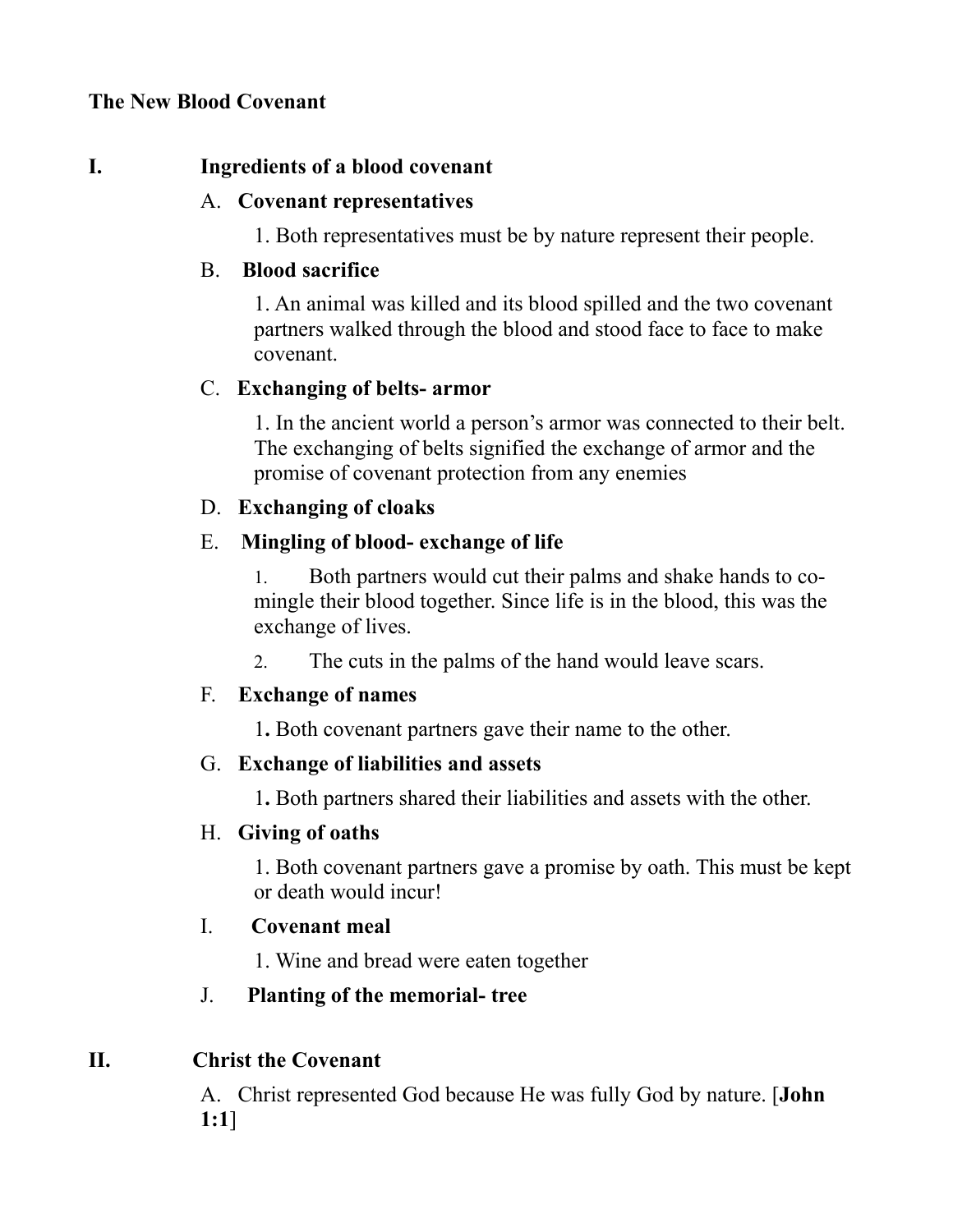B. Christ represented man because He was born fully man. [**John 1:14**]

C. In one person Christ represented both God and man. God cut covenant with humanity in the person of His Son the Lord Jesus Christ!

1. This is seen in type in the Abrahamic covenant. The smoking oven represented God and the torch represented the Son of man. Jesus fulfilled representing both God and man.

D. Jesus Christ is the covenant of God! [**Isaiah 42:6**]

## **III. Blood sacrifice**

A. Jesus was the blood sacrifice on Calvary!

B. Jesus blood is called the blood of the everlasting covenant! [**Heb. 13:20**]

## **IV. Exchanging of belts**

A. Humanity was naked and had no belt or armor. On the cross became completely naked.

B. God gave us His belt and armor in this covenant. That is why we are told to put on the full armor of GOD. It starts with the putting on of the belt of truth! [**Eph. 6:13-17**]

# **V. Exchange of cloaks**

A. We were clothed in shame and guilt. Jesus assumed our shame and guilt on the cross. [**Ps. 69:9**]

B. We are now clothed with the robe of righteousness! [**Is. 61:10**]

# **VI. Mingling of blood- exchange of lives**

A. Jesus assumed our fallen life- He became sin. [**2 Cor. 5:21**]

B. God gave us His life- We are now partakers of the Divine Nature! [**2 Peter 1:4**]

C. They result and mystery of this covenant is now Christ in us the hope of glory! [**Col. 1:27**] Jesus now bears the scars in His hands!

### **VII. Exchange of names**

A. Jesus assumed the name Son of Man. He will always carry this name.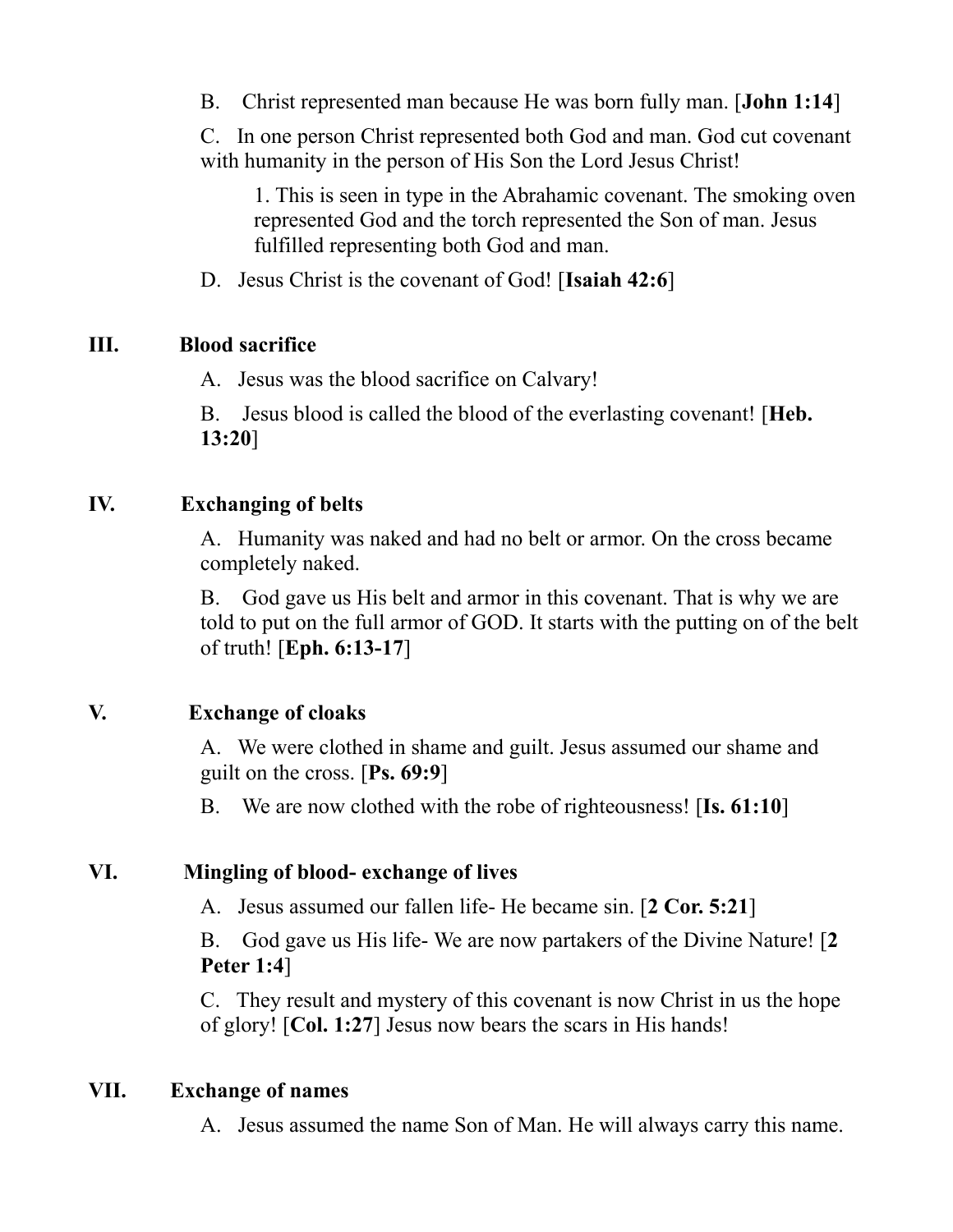# [**Mark 14:62**]

B. We were given the name Son of God. [**Gal. 3:26**]

C. We were given the name of Jesus Christ to use that exercises all the authority of God in our behalf! [**John 14:13**]

D. We will be given a new name in heaven! [**Rev. 2:17**]

## **VIII. Exchange of liabilities and assets**

A. On the cross Jesus assumed all our debts. He took into Himself all our sins and transgressions. Humanity had not assets to give to God. Jesus' perfect life was the assets he gave God in our behalf. [**1 Peter 2:24**]

B. God paid all our liabilities by shedding of Divine blood. Jesus blood was divine blood- [**Acts 20:28**]

C. All of the assets of God were given to us which was righteousness, blessings, and sonship! [**Eph. 1:3**]

# **IX. Giving of the Oaths**

A. Jesus gave God an oath in behalf of mankind.

## 1. **Heb 10:7 THEN I SAID, 'BEHOLD, I HAVE COME— IN THE VOLUME OF THE BOOK IT IS WRITTEN OF ME— TO DO YOUR WILL, O GOD.' "**

B. God gave us an oath

# 1. **Heb 6:14 saying, "SURELY BLESSING I WILL BLESS YOU, AND MULTIPLYING I WILL MULTIPLY YOU."**

# **X. Covenant meal**

A. We were given a covenant meal- the bread and wine- the body and blood of Jesus. [**1 Cor. 11:23-25**]

B. His body represents Jesus taking into his humanity our condition of sin and guilt and bearing its punishment.

C. His blood represents God imparting His nature to us- righteousness!

# **XI. The Memorial Tree**

A. A covenant tree was planted on Mt. Calvary for all to see which was the wooden cross! [**1 Peter 2:24**]